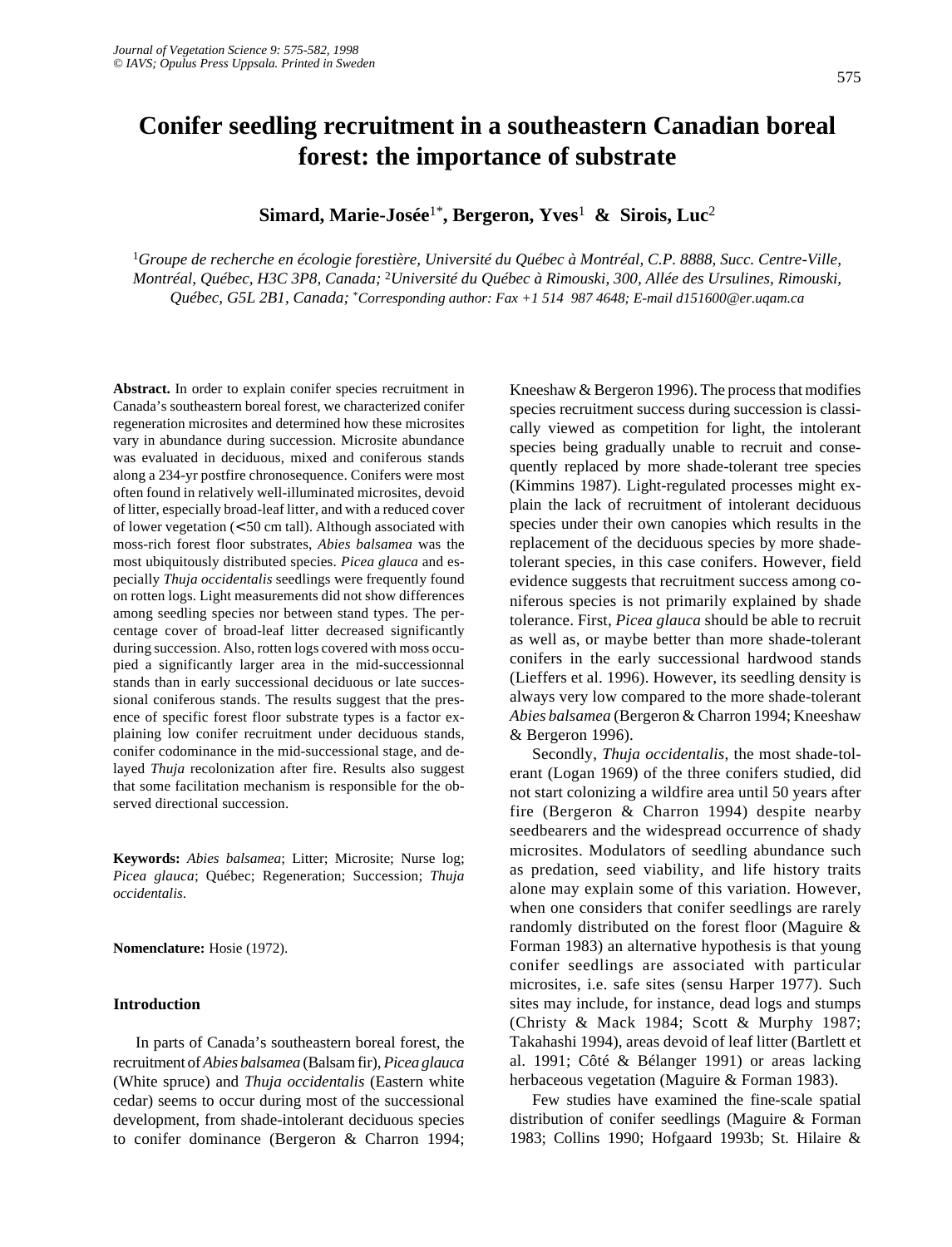Leopold 1995) and no study has related the abundance of these seedlings to microsite abundance along a successional gradient. Our first goal was to determine if small conifer seedlings (< 30 cm in height) are associated with particular microsites and if so, to determine what constitutes a 'good microsite'. Species-specific microsite differences in the cover of open and lower (< 50 cm tall) vegetation were also evaluated. Secondly, we evaluated the relative abundance of microsites in three stands representing the deciduous, mixed and coniferous stages of succession. Ultimately, we wanted to determine what microsite characteristic(s), if any, could explain coniferous species recruitment patterns in southeastern Canadian boreal forest.

## **Study area**

The study area is situated around Lake Duparquet in northwestern Québec (79° 15' W, 48° 30' N) at the southwestern limit of the boreal forest in Québec (Rowe 1972) in the *Abies balsamea*-*Betula papyrifera* ecoregion (Grandtner 1966). The closest meteorological station is 42 km to the north at La Sarre. The climate is continental with a mean annual temperature of 0.8 °C and a mean total annual precipitation of 857 mm (records over the period 1961-1990). Snow represents 25 % of the total annual precipitation. The frost-free period averages 64 days, although occasional frosts may occur throughout the growing season (Anon. 1993a).

Three stand types representing the deciduous, mixed conifer-deciduous and coniferous stages (Table 1) of a 234 year long post-fire successional gradient (Bergeron & Dubuc 1989) were selected. These stand types, located on mesic clay soils, burned in 1916, 1870 and 1760 respectively, as determined by fire scar dating and the systematic dating of post-fire tree cohorts (Bergeron 1991; Dansereau & Bergeron 1993). Each stand type covers at least 100 hectares (Bergeron & Dansereau 1993; Bergeron & Charron 1994).

# **Methods**

#### *Data collection*

In July and August 1994, four transects were established in each of the three stand types (deciduous, mixed conifer-deciduous and coniferous forest) around Lake Duparquet. All four transects were situated in different stands of the same stand type as far as possible. Quadrats of  $25 \text{ m}^2$  were established at 40-m intervals along the transects. 40 quadrats per stand type were described. The forest floor was characterized

by visually estimating the percentage cover of seven substrate classes:

- 1. Leaves of deciduous broad-leaved trees on forest floor humus (Leaf);
- 2. Needles of coniferous trees on forest floor humus (Need);
- 3. Leaves of mixed deciduous broad-leaved and needles of conifers on forest floor humus (Leaf&Needle);
- 4. Moss on forest floor humus (Moss);
- 5. Bare decomposed logs (RottenLog);
- 6. Undecomposed logs covered with moss (FreshLog&Moss);
- 7. Decomposed logs covered with moss (RottenLog&Moss).

We also evaluated the mean percent cover of substrates by randomly locating three 10 cm  $\times$  10 cm sub-quadrats in each quadrat. These sub-quadrats were divided into 100 1-cm2 cells and the composition of the forest floor was described for each cell. Log and stump cover was also re-evaluated by measuring the area covered by each log and stump and dividing the sum of these areas by the quadrat area  $(25 \text{ m}^2)$ . Logs and stumps were divided in two classes. One class (decomposed) included those materials that could be penetrated with moderate pressure to a depth of 10 cm with a pencil; the other (undecomposed) class could not be penetrated. Because various parts of a log can be in different decomposition stages, one log could be separated into two classes when the percent cover of dead wood was evaluated. Our substrate classification was adapted to the seedling microsite scale and therefore does not relate to entire

**Table 1.** Composition of live trees (> 5 cm DBH) expressed as a proportion of the total basal area in each stand type. Outbreaks of Spruce budworm [*Choristoneura fumiferana* (Clem.)] have considerably reduced the number of live *Abies balsamea* trees in mixed and coniferous stands. The deciduous stands chosen have an exceptionally high proportion of *Thuja occidentalis* – which is probably due to the presence of surrounding seedbearers making it easier to find seedlings of this species – numbers are below 0.11 in other deciduous stands. From Leduc et al. (1995).

|                     | Deciduous |       | Mixed Coniferous |
|---------------------|-----------|-------|------------------|
| Abies balsamea      | 15.74     | 12.07 | 12.29            |
| Betula papyrifera   | 16.80     | 22.14 | 25.10            |
| Populus balsamifera | 0.38      | 0.32  | $\Omega$         |
| Picea glauca        | 3.99      | 15.81 | 7.82             |
| Picea mariana       | 0.38      | 2.63  | 0.33             |
| Populus tremuloides | 51.24     | 46.89 | 11.59            |
| <i>Salix</i> sp.    | 4.53      | 0.04  | 0                |
| Thuja occidentalis  | 6.94      | 0.11  | 42.88            |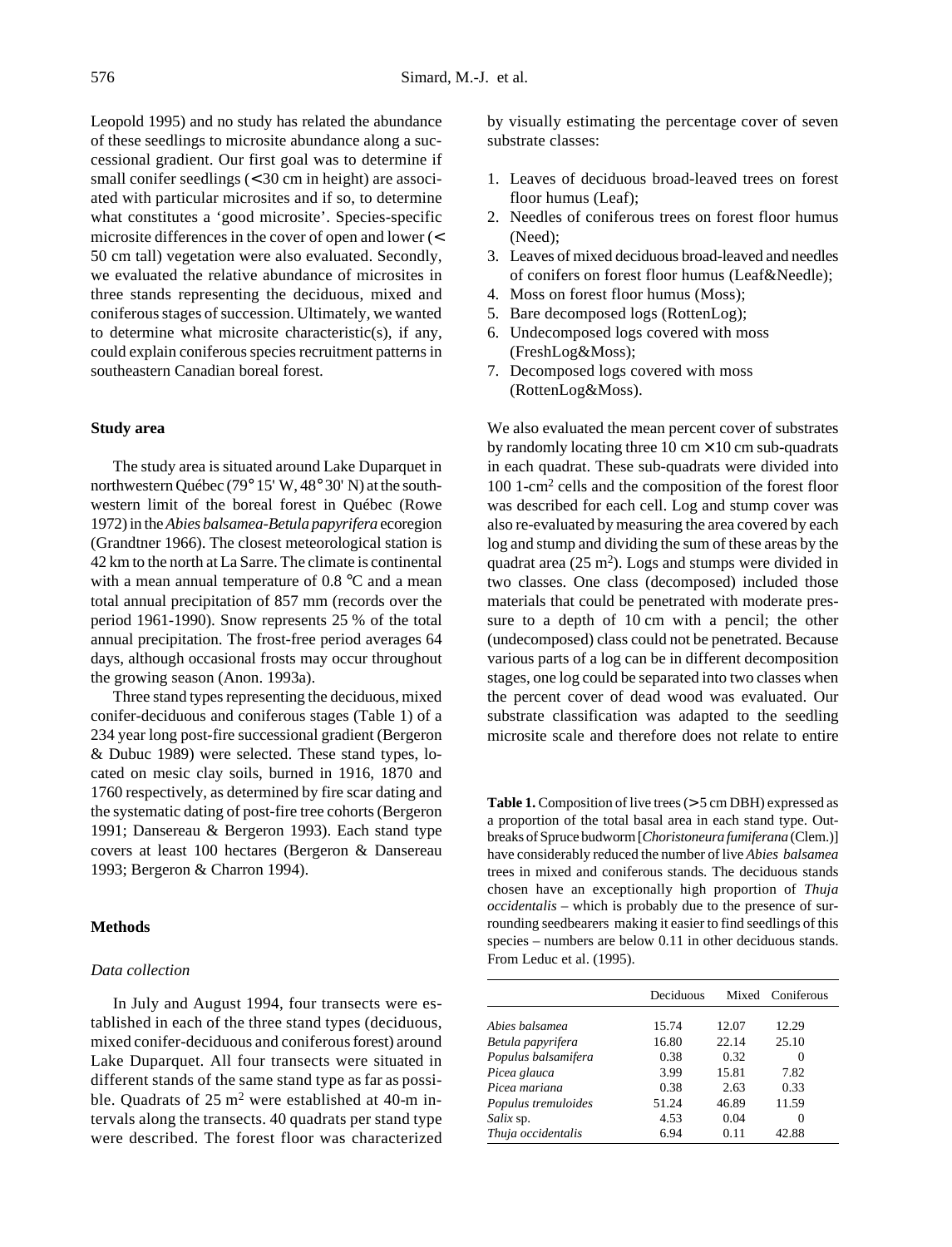bole decomposition classifications used in other studies (see Scott & Murphy 1987; Hope 1987; Hofgaard 1993a, b). Rare substrates, such as bare mineral soil, or substrates that do not retain conifer seeds, such as bare undecomposed logs (Harmon 1989a), were included in the general substrate description but percent cover of the frequent substrate classes was later adjusted excluding these rare seedling substrates since they could not be included in the substrate-seedling analyses.

In each 25-m2 quadrat the percent cover of the lower vegetation, notably the herbaceous plants, prostrate shrubs, and small woody plants (< 50 cm in height) was evaluated in 10 randomly located 10-cm radius plots. These covers were then used to calculate a plot average.

All conifer seedlings less than 30 cm in height were tagged, measured and aged by counting terminal bud scars in each 25-m2 quadrat. Because the apical meristem of *Thuja* seedlings is covered by leaf primordia at various stages of development (see Krasowski & Owens 1991) a subsample of *Thuja* seedlings was aged by annual ring counts. *Thuja* seedlings of vegetative origin (e.g. individuals with roots connected to an adult tree or individuals with a distinctively curved stem at the bottom and no juvenile leaves) were excluded from the census. For all species, most seedlings  $(> 60 \%)$  were in their second growing season following a mast seed production that occurred in 1992 (Simard 1994) and measured less than 10 cm in height. Seedling microsites were described by identifying the substrate class and the substrate's height above the surface of the forest floor. We also evaluated the percent cover of lower vegetation surrounding the seedlings using the same method as for the 10-cm radius plots. The distance and DBH of the nearest seedbearer of each species tree was also noted.

The proportion of incident photosynthetic photon flux density (% PPFD) striking the apical shoot of a subsample of 108 seedlings situated on all three stand types and at 29 random points was evaluated by taking instantaneous measurements using Li-COR sensors and datalogger (Li-Cor Inc., Lincoln, NE) during completely overcast conditions (Parent & Messier 1996; Messier et al. 1998). These measures were taken on August 12th, 1994.

# *Data analysis*

For the analysis of seedling-substrate associations we used only those 25-m2 quadrats which were situated found within 10 m from a seed tree. This measure was taken in an effort to ensure that the absence of seedlings was not caused by a lack of seeds. We separated seedlings into two height classes to determine if microsite associations are maintained during size class

transitions and therefore represent suitable substrates for further growth and survival. Height was preferred over age class because there were far more differences in height than in age among the seedlings. In the analysis of substrate-seedling relationships quadrats from all stand types were included in order to compare all the preferences of the three species for all seven substrate classes. The analyses were performed using  $\chi^2$  goodness of fit tests specifying fixed expected frequencies based on the substrate's mean percentage cover (Anon. 1993b). Analyses of variance and *t*-tests were applied to test microsite differences in surrounding lower vegetation and light. Multiple comparisons were performed using Tukey's HSD test. Percent cover of the lower vegetation was transformed using the equation:

$$
xt = \ln(x + 3/2)
$$
 (1)

and light measurements were transformed using the equation:

$$
x_{t} = \ln(x) \tag{2}
$$

in order to meet normality and homogeneity of variance assumptions. Kruskal-Wallis One-way Analysis of Variance based on ranks was used to test substrate height differences between the three conifers and microsite abundance differences between stand types.

#### **Results**

## *Seedling microsites*

#### *Substrate type and height*

All species showed significant associations between substrate type and seedling occurrence  $(p < 0.001)$ . All tree species are found less frequently on Leaf substrate than would be expected according to the proportion of the forest floor covered by that substrate (Fig. 1). This negative association with Leaf litter appears to be stronger for *Thuja* and *Picea* (i.e. the residual values are lower) than for *Abies* seedlings. *Abies* seedlings are more uniformly distributed on the different substrates than seedlings of the other species. Small *Abies* seedlings (0 - 5 cm; < 5 yr) are associated with Moss and Leaf&Needle substrate types. Taller seedlings  $(55 \text{ cm}; \text{ ca. } 5 - 12 \text{ yr})$  are mostly associated with Moss. Small (0 - 7 cm; < 7 yr) *Picea* seedlings are highly associated with FreshLog&Moss and, to a lesser extent, RottenLog&Moss while taller seedlings  $(> 4 \text{ cm}; \text{ ca. } 5 \text{--} 12 \text{ yr})$  are almost entirely confined to RottenLog&Moss although there is a lower favourable association with Moss.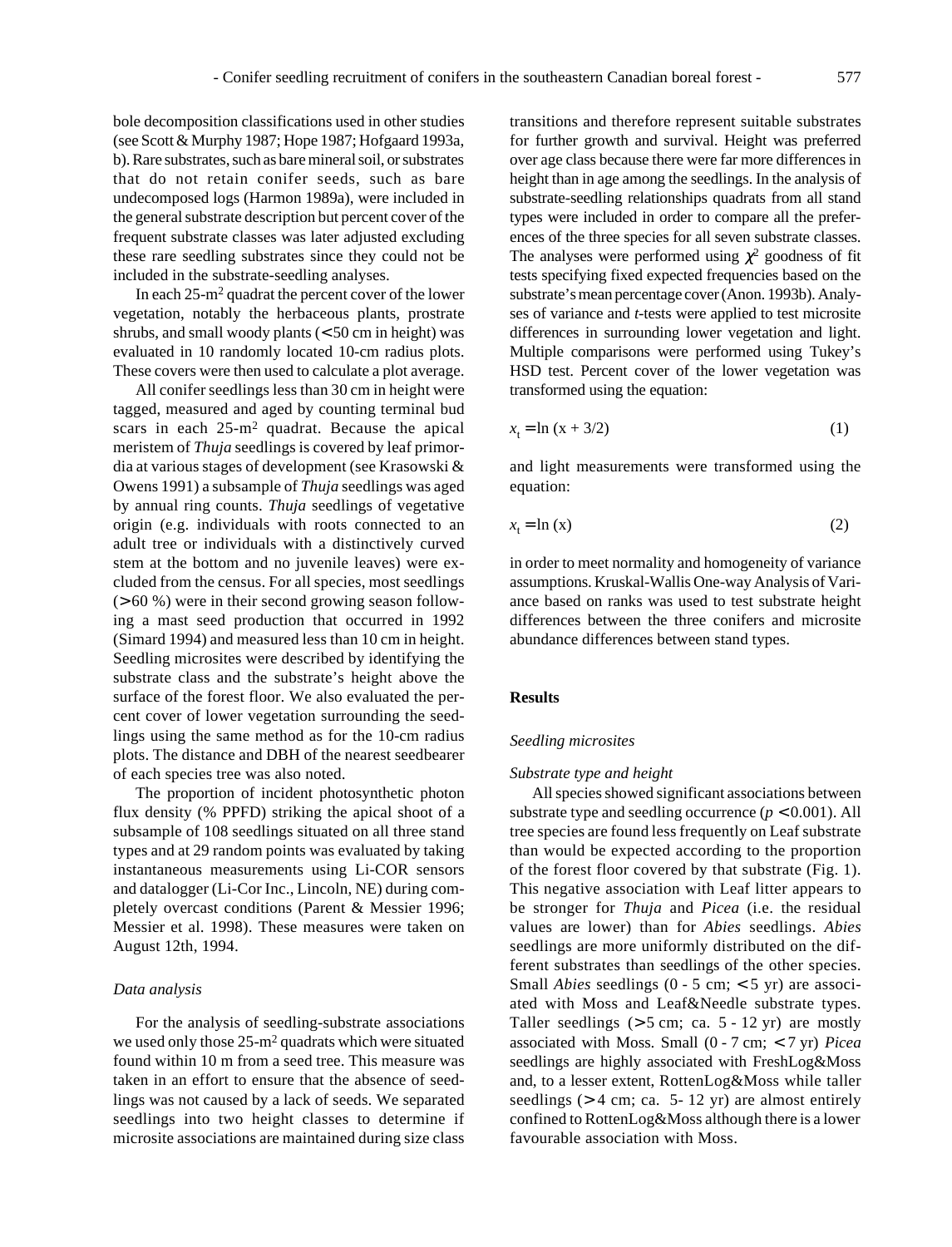

**Fig. 1.** Residual values from  $\chi^2$  analysis of seedlings of *Abies balsamea* (A), *Picea glauca* (B) and *Thuja occidentalis* (C) of different heights. Residual values were obtained by subtracting the expected number of seedlings on a substrate according to the cover that substrate occupies from the observed number of seedlings on that substrate. High positive residual values reflect positive seedlingsubstrate associations while high negative residual values reflect negative seedling-substrate associations. *Picea* height classes overlap to keep population numbers high enough to meet test postulates. Substrates include: Deciduous broad-leaf on forest floor humus (Leaf), Coniferous needles on forest floor humus (Need), Mixed deciduous-leaf and coniferous needles on forest floor humus (Leaf&Needle), Moss on forest floor humus (Moss), Bare decomposed logs (RottenLog), Undecomposed logs covered with moss (FreshLog&Moss), and Decomposed logs covered with moss (RottenLog&Moss).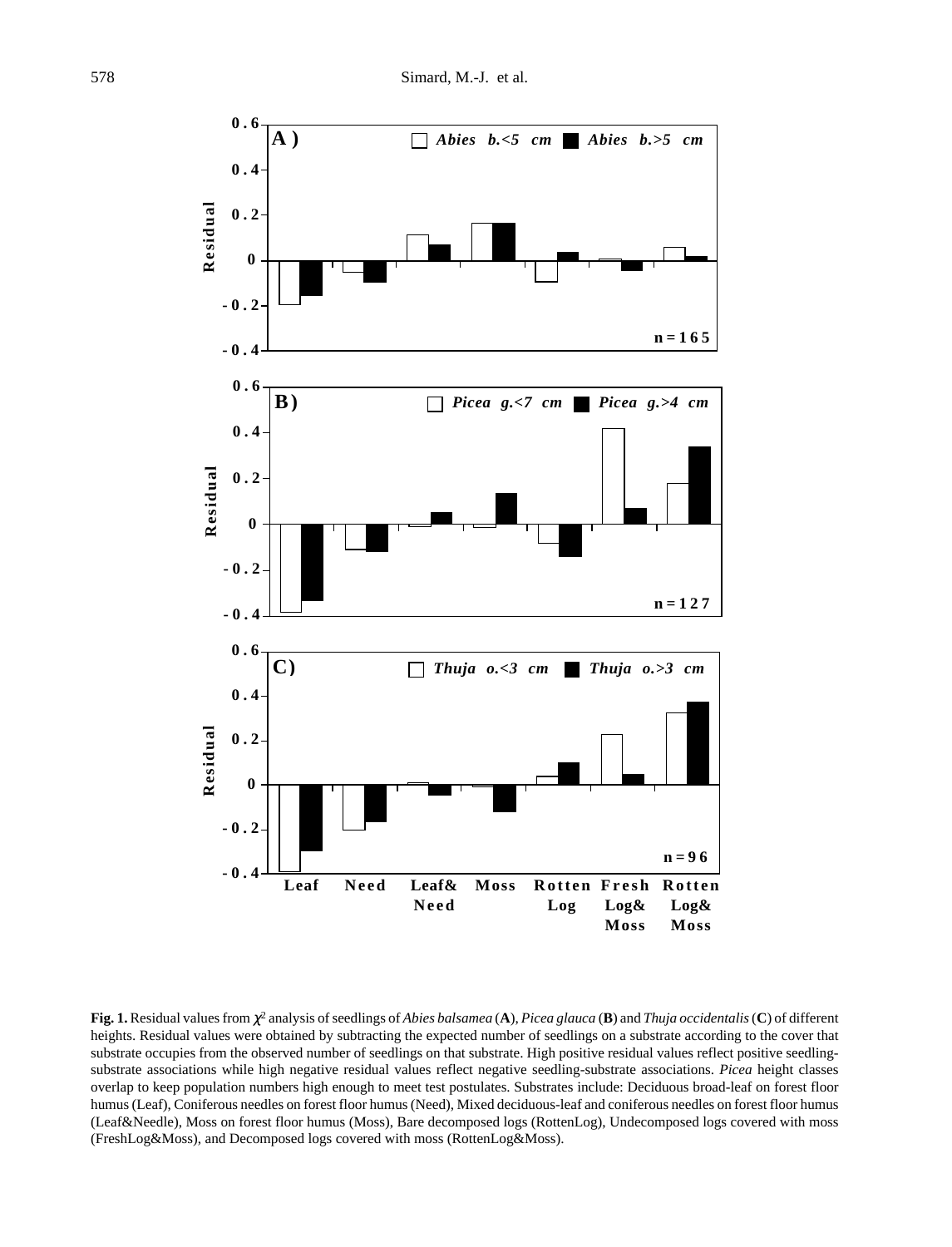**Table 2.** Percent cover of lower vegetation (< 50 cm tall) in microsites with different conifer seedlings. Standard deviations are given in brackets.

|                                | Vegetation cover |      |  |
|--------------------------------|------------------|------|--|
| Abies balsamea                 | 8.0              | (11) |  |
| Picea glauca                   | 9.5              | (14) |  |
| Thuja occidentalis             | 7.4              | (12) |  |
| Seedlings in deciduous stands  | 7.4              | (12) |  |
| Seedlings in mixed stands      | 8.5              | (11) |  |
| Seedlings in coniferous stands | 8.5              | (13) |  |
| All seedlings                  | 8.3              | (12) |  |

Seedlings of *Thuja* follow a pattern similar to that of the *Picea* seedlings except for the fact that Rotten-Log&Moss is the best substrate in both size classes and that they are only associated with woody substrates. Seedling height on nurse logs and stumps above the forest floor did not differ between *Picea*  $(8.0 \pm 8.6 \text{ cm})$  and *Thuja*  $(11.4 \pm 10.8 \text{ cm})$  but were significantly higher ( $\chi^2$  = 39.98; *n* = 176; *p* < 0.001) than for *Abies* (1.9  $\pm$  4.5 cm).

#### *Surrounding lower vegetation cover and light*

Percent cover of lower vegetation around the seedlings does not differ between seedling species (*f* = 1.252,  $df = 3$ ,  $p = 0.292$ ), averaging  $8.3 \pm 12\%$ . Percent cover of lower vegetation around the seedlings does not differ between stand types  $(f=1.167; df=3; p=0.324)$ (Table 2). T-tests showed cover around seedlings is significantly lower than around the random points  $(20 \pm 17\%)$  even when we select only those seedlings not found on logs:

All seedlings included:  $t = 8.9$ ; df = 81,  $p < 0.001$ ;

Only seedlings not located on logs:  $t = 7.9$ ; df = 43;  $p <$ 0.001.

All seedlings were found in areas with more light than expected from random distributions ( $f = 20.63$ ;  $p <$ 0.001), i.e. all seedlings were exposed to a light intensity at the forest floor which is higher than average – even if

**Table 3.** Percent of full light over conifer seedlings and random points. Standard deviations are given in brackets. Values followed by the same letter do not differ significantly  $(p < 0.05)$ .

| Location                        |      | Percentage light |  |
|---------------------------------|------|------------------|--|
| <i>Abies balsamea seedlings</i> | 5.69 | (4.6)a           |  |
| <i>Picea glauca</i> seedlings   | 6.63 | (6.1)a           |  |
| Thuja occidentalis seedlings    | 7.13 | (3.4)a           |  |
| Random points                   | 2.22 | $(0.8)$ b        |  |

we only select seedlings not located on logs. The percentage PPFD at the level just above the seedlings did not differ between species  $(p > 0.05)$  (Table 3).

# *The relative abundance of microsites in the successional stands*

The surface area covered by Leaf is significantly different between all three stand types ( $\chi^2$  = 15.8; *p* < 0.001, Table 4). RottenLog&Moss cover is significantly higher in the mixed stands than in either younger or older stands  $(\chi^2=14.9; p<0.001,$  Table 4). Moss cover, however, did not differ between stand types. Total lower vegetation cover significantly decreases with succession. From 70 % lower vegetation cover in young deciduous stands, values drop to 30 % in mixed stands and 16 % in coniferous stands ( $p < 0.01$ ). Light intensity measures did not differ between stand types ( $\chi^2$  = 2.59; *p*  $= 0.2744$ .

# **Discussion**

#### *Preferred seedling microsites*

In the study area, most conifers less than 30 cm tall were found on microsites with a light intensity which is higher than average and a cover of the surrounding vegetation (< 50 cm tall) which is lower than average. The conifer species studied, *Abies balsamea* (Balsam fir), *Picea glauca* (White spruce) and *Thuja occidentalis* (Eastern white cedar), were found in comparable microsites in terms of lower vegetation cover and light intensity. Therefore none of the tree conifer species might be able to establish and grow under these average forest floor light conditions. Messier et al. (1998) also found that the light intensity was very low on the forest floor of the same stand types. Still, more light and vegetation cover measurements would be necessary to confirm this result.

All seedlings species are associated with substrates where competition is low and moisture is abundant

**Table 4.** Percent of decomposed logs covered with moss (RottenLog&Moss) and deciduous broad-leaf (Leaf) in each stand type. Standard deviations are given in brackets. Values followed by the same letter do not differ significantly ( $p < 0.05$ ).

| Stand type | Leaf cover        | RottenLog&Moss cover |
|------------|-------------------|----------------------|
| Deciduous  | 78.3 (20.0) a     | $(2.39)$ a<br>2.68   |
| Mixed      | 57.0 $(25.9)$ b   | (8.88) b<br>8.63     |
| Coniferous | $51.2$ $(31.3)$ c | $(4.16)$ a<br>5.55   |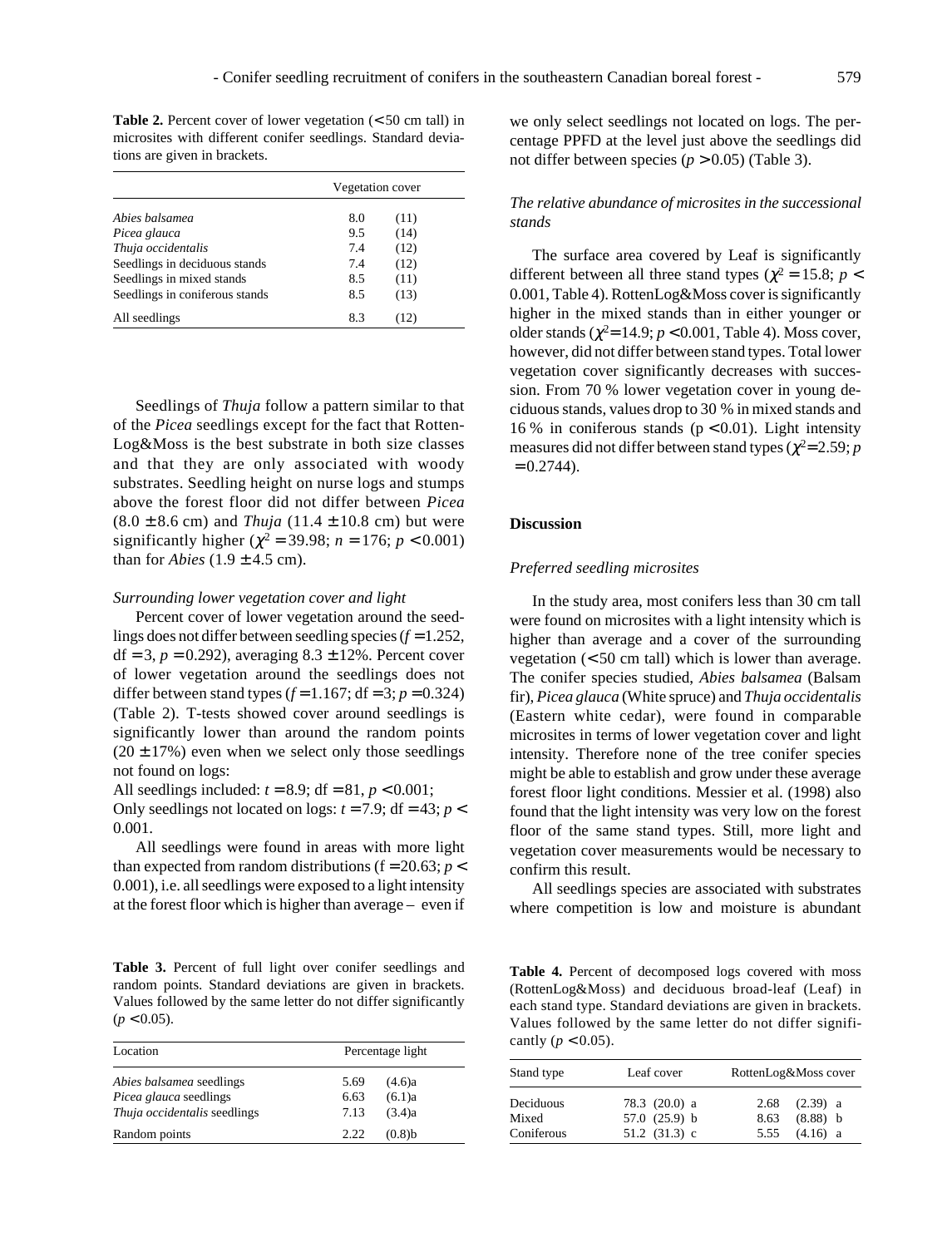(ground moss and decomposed logs covered with moss). However, *Abies* seedlings were more widely distributed than seedlings of *Picea* and *Thuja*. *Abies* and *Picea* (> 4 cm tall) seedlings were positively associated with ground moss which is the second best substrate for *Picea* (> 4 cm tall) after decomposed logs covered with moss. *Thuja* regeneration was almost entirely restricted to these logs.

Studies have shown that, compared to seedlings of *Picea* spp. or *Tsuga* spp. seedlings, seedlings of *Abies* spp. have longer tap roots and longer shoots that enable them to penetrate through, and survive better in, thick forest floor litter (Place 1955; Day 1964; Knapp & Smith 1982; Klein et al. 1991) and communities composed of a thick moss layer as found on the forest floor (Nakamura 1992). *Picea* spp., *Tsuga* spp., or *Thuja* spp. seedlings are often restricted to the shorter moss communities found on logs and stumps (Harmon & Franklin 1989). Hence, *Abies balsamea* seedlings may be more widely distributed because of their deeper initial root penetration and longer shoots compared to *Picea glauca* or *Thuja occidentalis*.

In general, the substrate with which seedlings are most associated with is similar, whatever the size class. However, the best substrate for small *Picea* seedlings is formed by undecomposed logs covered with moss, while taller seedlings are most associated with decomposed logs covered with moss. These undecomposed logs will probably not decompose fast enough to permit sustained growth and most of the seedlings will die (Simard, pers. obs.). Further shifts in habitat suitability could limit the significance of our results if, for instance, later survival on decomposed moss covered logs was very low due to competition among seedlings and bole fragmentation (Harmon 1989b). However, height growth of *Picea glauca* advance regeneration on well decomposed logs was found to be comparable to that of those located on the forest floor (Lieffers et al. 1996).

#### *The relative abundance of microsites during succession*

According to our results, high cover values for vegetation (< 50 cm tall) and broad-leaf litter on the forest floor, characteristic of young deciduous stands (see also De Grandpré et al. 1993), reduce overall conifer regeneration in these stands. Moreover, the low abundance of rotten, moss-covered logs results in a strong prevalence of *Abies* regeneration. As the stand ages towards mid-succession (ca. 120 yr), it supports less leaf litter and herbaceous vegetation and more nurse logs. Therefore *Abies* regeneration increases, *Picea* regeneration increases to represent a higher proportion of total conifer recruitment and *Thuja* recruitment is initiated. Sexual regeneration of *Thuja* is so highly associated

with woody debris that the recolonization of a site by this species could rely on a facilitation mechanism (Connell & Slatyer 1977, but see also Finegan 1984) generated by the decomposition of windthrown logs originating from the burned stand or from the replacing stand.

As our results show, when the stand reaches 234 years of age, it supports decomposed mossy logs to a lesser extent than in mid-successional stands. At this point, the large dead boles resulting from the high standing biomass present in young stands (Paré & Bergeron 1995) may be too much decomposed and incorporated in the forest floor litter to act as nurse logs. This reduction in nurse log cover should reduce *Picea* and *Thuja* regeneration in old stands. The decrease in *Thuja* regeneration is our only prediction that is not supported by the tree composition, dendro-ecological and regeneration studies done in the area (Bergeron & Dubuc 1989; Bergeron & Charron 1994; Kneeshaw & Bergeron 1996). The nurse log species present in late succession might be more suitable to *Thuja* recruitment than those found earlier during succession. It is also possible that at this stage factors acting on *Thuja* layering promote the dominance of this species.

In conclusion, conifer recruitment success and initiation in the understory during succession appears to be strongly influenced by the types of substrate available. Stand aging until mid-succession enhances conifer recruitment through a reduction in leaf litter cover and an increase in nurse log cover. Moreover, on mesic sites, nurse logs are likely to be a key element permitting the recruitment of *Thuja occidentalis*, resulting in the observed directional succession. By keeping stands young and removing all future nurse logs, sylvicultural practices prevent *Thuja* recolonization and limit overall conifer recruitment in the area and possibly in other mixed wood forests.

**Acknowledgements.** This study was funded by the Ministère de la Science et de l'Enseignement supérieur du Québec (Program in FCAR: Fonds pour la formation de chercheurs et l'aide à la recherche) and the Université du Québec (Program in FODAR: Fonds de développement académique du réseau). We are grateful to Isabelle Aubin and Robin Duchesneau for technical assistance, Sylvain Parent, Daniel Kneeshaw, Colin Kelly, and all the members of the G.R.E.F. who helped. Precious comments were also provided by John Zasada.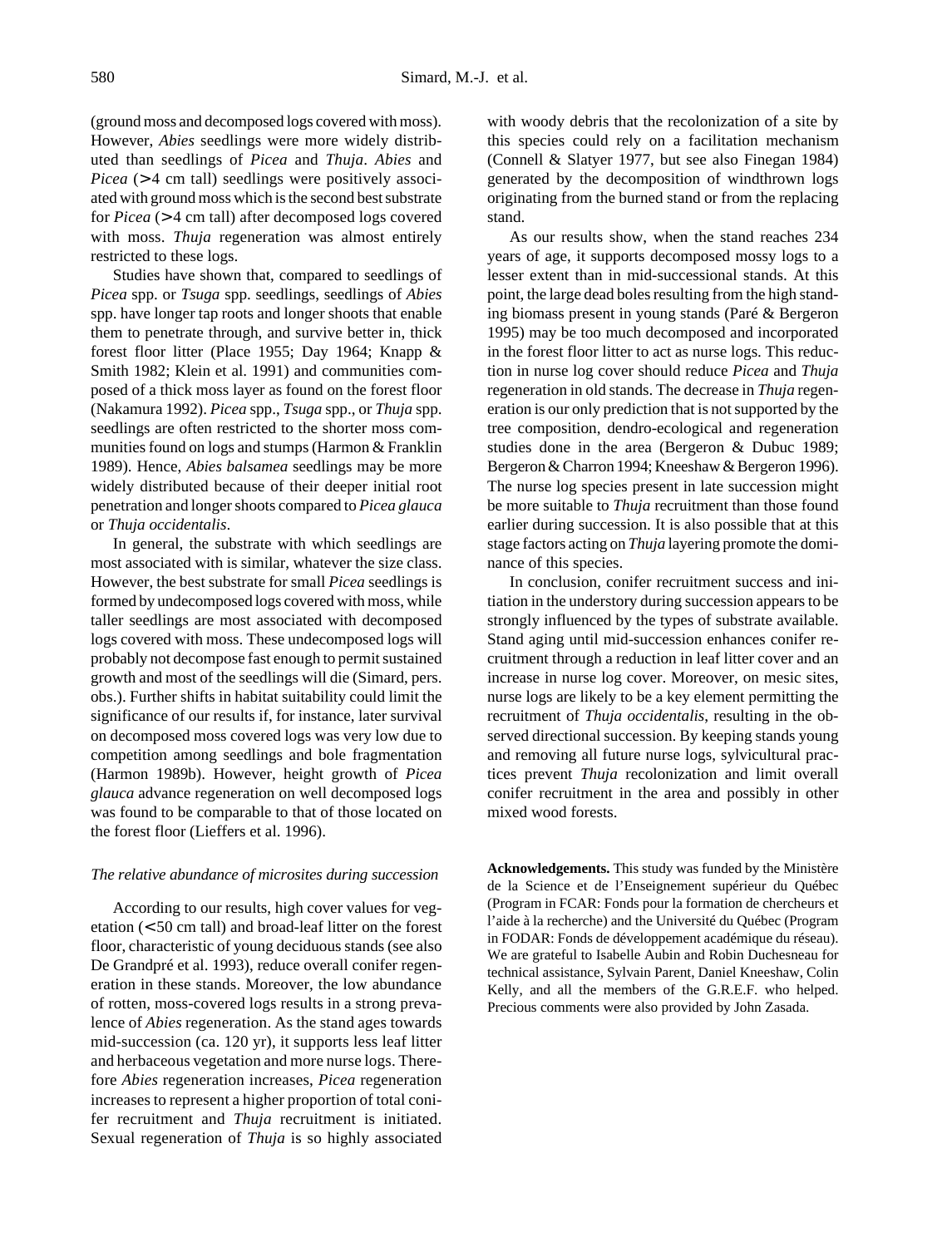#### **References**

- Anon. 1993a. *Canadian climate normals.* Environment Canada, Atmospheric Environment Service, Ottawa.
- Anon. 1993b. *SPSS base system syntax reference guide, release 6.0 edition.* SPSS Inc., Chicago, Ill.
- Bartlett, R.M., Reader, R.J. & Larson, D.W. 1991. Multiple controls of cliff-edge distribution patterns of *Thuja occidentalis* and *Acer saccharum* at the stage of seedling recruitment. *J. Ecol.* 79: 183-197.
- Bergeron, Y. 1991. The influence of island and mainland lakeshore landscapes on boreal forest fire regimes. *Ecology* 72: 1980-1992.
- Bergeron, Y. & Charron, D. 1994. Post-fire dynamics in Québec's southern boreal forest: a dendroecological approach. *Ecoscience* 1: 173-184.
- Bergeron, Y. & Dansereau, P.-R. 1993. Predicting the composition of Canadian southern boreal forest in different fire cycles. *J. Veg. Sci.* 4: 827-832.
- Bergeron, Y. & Dubuc, M. 1989. Succession in the southern part of the Canadian boreal forest. *Vegetatio* 79: 51-63.
- Christy, E. J. & Mack, R.N. 1984. Variation in demography of juvenile *Tsuga heterophylla* across the substratum mosaic. *J. Ecol.* 72: 75-91.
- Collins, S.L. 1990. Habitat relationships and survivorship of tree seedlings in hemlock-hardwood forest. *Can. J. Bot.* 68: 790-797.
- Connell, J.H. & Slatyer, R.O. 1977. Mechanisms of succession in natural communities and their role in community stability and organization. *Am. Nat.* 111: 1119-1144.
- Côté, S. & Bélanger, L. 1991. Variations de la régénération préétablie dans les sapinières boréales en fonction de leurs caractéristiques écologiques. *Can. J. For. Res*. 21: 1779- 1795.
- Dansereau, P.-R. & Bergeron, Y. 1993. Fire history in the southern boreal forest of northwestern Quebec. *Can. J. For. Res.* 23: 25-32.
- Day, R.J. 1964. *The microenvironments occupied by spruce and fir regeneration in the Rocky mountains.* Department of Forestry, Canada, Forest Research Branch Contribution No. 576.
- De Grandpré, L., Gagnon, D. & Bergeron, Y. 1993. Changes in the understory of Canadian southern boreal forest after fire. *J. Veg. Sci.* 4: 810-813.
- Finegan, B. 1984. Forest Succession. *Nature* 312: 109-114.
- Grandtner, M.M. 1966. *La végétation forestière du Québec méridional.* Presses de l'Université Laval, Québec.
- Harmon, M.E. 1989a. Retention of needles and seeds on logs in *Picea sitchensis-Tsuga heterophylla* forests of coastal Oregon and Washington. *Can. J. Bot.* 67: 1833-1837.
- Harmon, M.E. 1989b. Effects of bark Fragmentation on plant succession on conifer logs in the *Picea*-*Tsuga* forests of Olympic national park, Washington. *Am. Midl. Nat.* 121: 112-124.
- Harmon, M.E. & Franklin, J.F. 1989. Tree seedlings on logs in *Picea*-*Tsuga* forests of Oregon and Washington. *Ecology* 70: 48-59.
- Harper, J.L. 1977. *Population biology of plants.* Academic Press, London.
- Hofgaard, A. 1993a. 50 years of change in a Swedish boreal old-growth *Picea Abies* forest. *J. Veg. Sci.* 4: 773-782.
- Hofgaard, A. 1993b. Structure and regeneration patterns in a virgin *Picea Abies* forest in northern Sweden. *J. Veg. Sci.* 4: 601-608.
- Hope, S.M. 1987. Classification of decayed *Abies* amabilis logs. *Can. J. For. Res.* 17: 559-564.
- Hosie, R.C. 1972. *Native trees of Canada.* Environment Canada, Forestry Service, Ottawa.
- Kimmins, J.P. 1987. *Forest Ecology.* Macmillan Publishing Company, New York, NY.
- Klein, R.M., Perkins, T.D., Tricou, J., Oates, A. & Cutler, K. 1991. Factors affecting red spruce regeneration in declining areas of Camels Hump Mountain, Vermont. *Am. J. Bot.* 78: 1191-1198.
- Knapp, A.K. & Smith, W.K. 1982. Factors influencing understory seedling establishment of Engelmann spruce (*Picea engelmannii*) and subalpine fir (*Abies* lasiocarpa) in southeast Wyoming. *Can. J. Bot.* 60: 2753-2761.
- Kneeshaw, D.D. & Bergeron, Y. 1996. Ecological factors affecting the abundance of advance regeneration in Québec's southwestern boreal forest. *Can. J. For. Res.* 26: 888-898.
- Krasowski, M.J. & Owens, J.N. 1991. Growth and morphology of western red cedar seedlings as affected by photoperiod and moisture stress. *Can. J. For. Res.* 21: 340-352.
- Leduc, A., Gauthier, S. & Bergeron, Y. 1995. Prévision de la composition d'une mosaique forestière naturelle soumise a un régime des feux: proposition d'un modèle empirique pour le nord-ouest du Québec. In: Domon, G. & Falardeau, J. (eds.) *Méthodes et réalisations de l'écologie du paysage pour l'aménagement du territoire*, pp. 197-205. Polyscience Publication, Morin Heights, Québec.
- Lieffers, V.J., Stadt, K.J. & Navratil, S. 1996. Age structure and growth of understory white spruce under aspen. *Can. J. For. Res.* 26: 1002-1007.
- Logan, K.T. 1969. *Growth of tree seedlings as affected by light intensity IV. Black spruce, white spruce, balsam fir and eastern white cedar.* Can. Dep. forest. Rural Develop. Forest. Br. Dep. Publ. No 1256.
- Maguire, D.A. & Forman, R.T.T. 1983. Herb cover effects on tree seedling patterns in a mature hemlock-hardwood forest. *Ecology* 64: 1367-1380.
- Messier, C., Parent, S. & Bergeron Y. 1998. Characterization of understory light environment in closed mixed boreal forests: effects of overstory and understory vegetation. *J. Veg. Sci.* 9 (3): 511-520. (This issue.)
- Nakamura, T. 1992. Effect of bryophytes on survival of conifer seedlings in subalpine forests of central Japan. *Ecol. Res.* 7: 155-162.
- Paré, D. & Bergeron, Y. 1995. Above-ground biomass accumulation along a 230-year chronosequence in the southern portion of the Canadian boreal forest. *J. Ecol.* 83: 1001- 1007.
- Parent, S. & Messier, C. 1996. A simple and efficient method to estimate microsite light availability under a forest canopy. *Can. J. For. Res.* 26: 151-154.
- Place, I.C.M. 1955. *The influence of seed-bed conditions on the regeneration of spruce and balsam fir.* Canadian De-